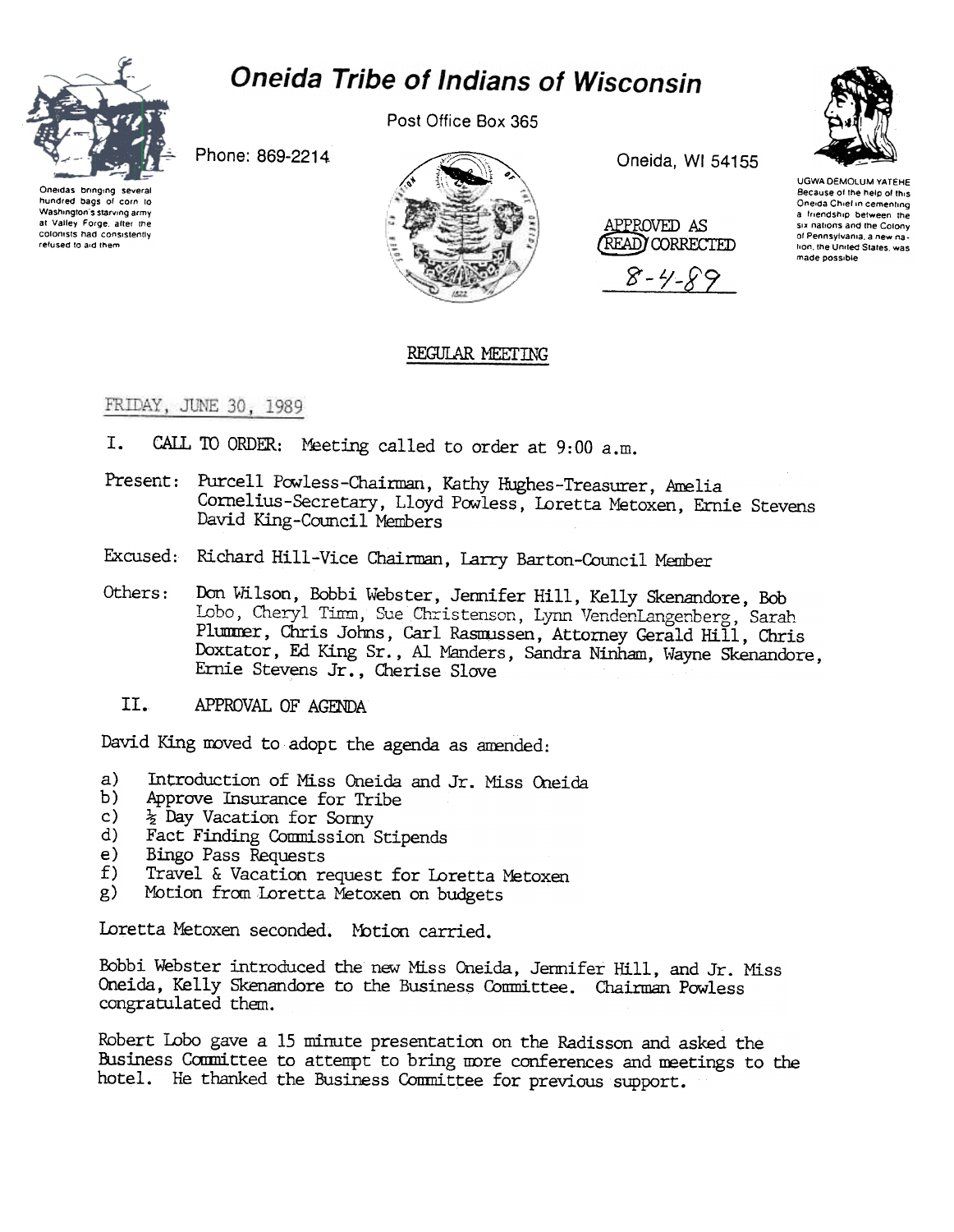ONEillA TRIBE OF INDIANS OF WISCONSIN REGULAR MEETING - JUNE 30, 1989 Page 2

Two insurance proposals were reviewed by Kathy Hughes, Amelia Cornelius, Lloyd Powless, Bob Christjohn, and Lynn VandenLangenberg. One from Alexander & Alexander and the other from Gallagher. Proposals were comparable and similar in price. The Committee recommends Gallagher because they are self funded, a brokerage firm, do not require notification on new assets, had \$24 million in asset coverage for Tribe (A&A had \$10 million coverage). Amelia Cornelius moved to accept insurance proposal from Gallagher Insurance Company, David King seconded. Motion carried.

cd!

MINUTES TO BE APPROVED: None Scheduled

- IV. TABLED/UNFINISHED BUSINESS
	- 1. Business Service Agreement Business Service Corporation

Kathy Hughes moved to remove from table, Amelia Cornelius seconded. Motion carried.

Loretta Metoxen moved to approve the Business Service Agreement, Amelia Cornelius seconded. Motion carried.

- v. REPORTS:
	- 1. HUMAN RESOURCES
- Info: Hiring of Printer Trainees (3): Kerry Cornelius, Wanda Jorgenson  $A_{\star}$ Clark Skenandore
- Info: Hiring of Nurses Aides (3): Irene J. Hill, Patricia Madrid, Carol Sero. B.
- Info: Hiring of Inventory/Supply Clerk: Eileen Smith c.
- Info: Reassignment of Intake/Secretary to Crisis Respite WOrker: , Barbara Ventur D.
	- - A. Kathy Hughes, June neetings attended.
		- B. Purcell Powless -IRS Wbrkshop in Palo Alto, 6/19-23/89

NEW BUSINESS

- 1. RESOLUTIONS
	- Budget Process -Loretta Metoxen/Ernie Stevens

2. TRAVEL REPORTS<br>
A. Kathy Hughe<br>
B. Purcell Pow<br>
NEW BUSINESS<br>
1. RESOLUTIONS<br>
A. Budget Proc<br>
Loretta Metoxen moved to adopt<br>
Tribal Council on budget. Erni<br>
Cornelius opposed. David King<br>
B. General Tri<br>
Committee''<br>
A Loretta Metoxen moved to adopt the resolution for procedure by the General Tribal Council on budget. Ernie Stevens seconded. Motion carried. Amelia Cornelius opposed. David King abstained.

General Tribal Council Resolution "Enterprise Review Committee" B.

Amelia Cornelius moved to support for recommendation to the General Tribal Council, Kathy Hughes seconded. Motion carried.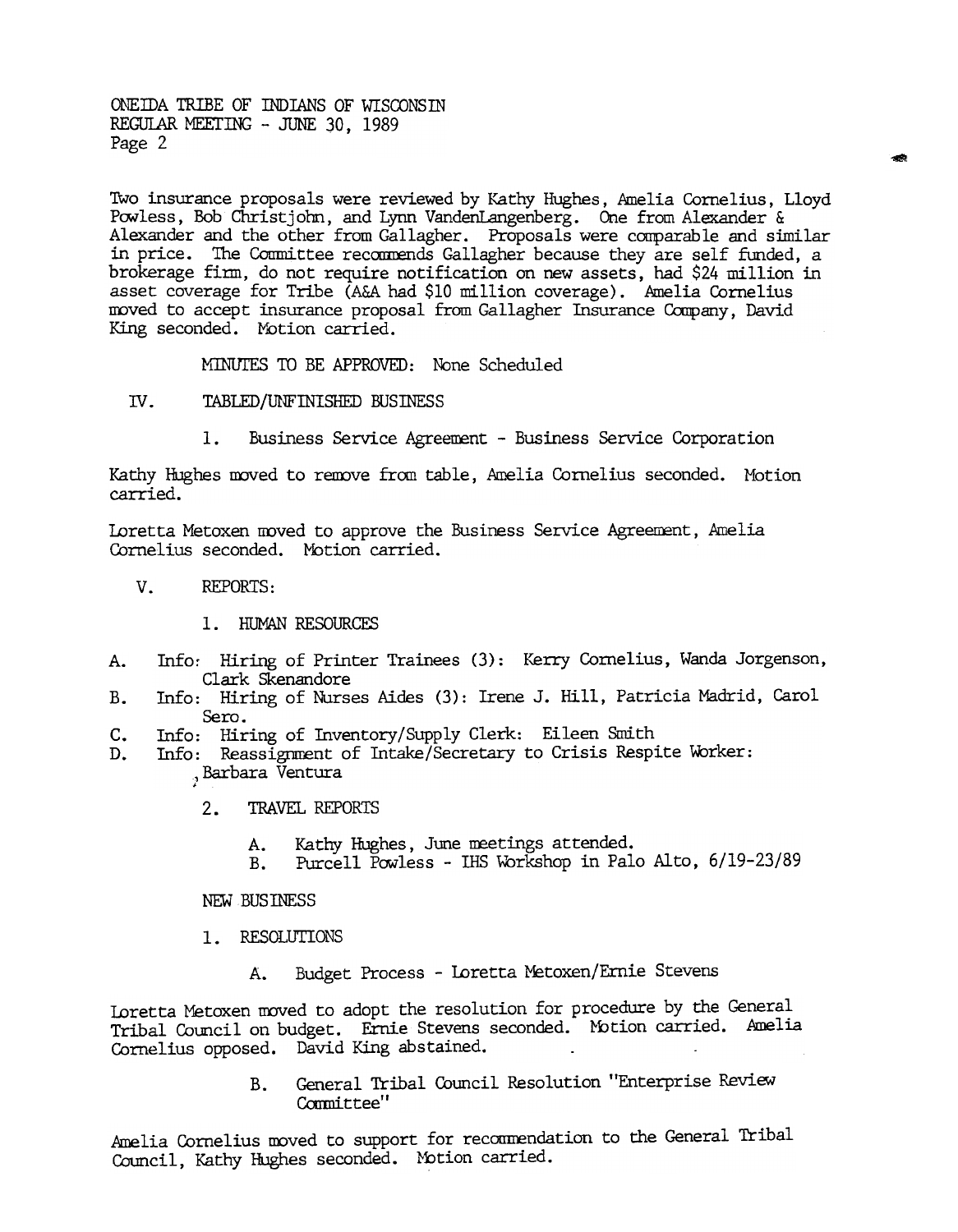ONEIDA TRIBE OF INDIANS OF WISCONSIN REGUlAR MEETING -JUNE 30, 1989 Page 3

- 2. REQUESTS:
	- A. Land Committee Recommendations of June 26, 1989
- 1 Kathy HUghes moved to Adopt Resolution #6-30-89-A for Rights-of-Way for Industrial Park and Resolution #6-30-89-B for Rights-of-Way for Carlton Property, Ernie Stevens seconded. Motion carried.
- 2. Ernie Stevens moved to adopt Resolution #6-30-89-C £or adoption of the Land Use Plan, Loretta Metoxen seconded. MOtion carried.
- 3. David King moved to approve recommendations, Amelia Cornelius seconded for discussion.

Lloyd Powless moved to amend the recommendation to proceed with two acres to be transferred to the Tribe, Kathy Hughes seconded. Motion carried. David King opposed.

Main motion carried.

B. Tribal Loan Credit Recommendations

Tribal Loan Credit for D. and V. Skenandore, David King moved to approve, Ernie Stevens seconded. Motion carried.

c. Mille lacs Band of Chippewa Indians Boat Licensing Survey

.

Loretta Metoxen moved to respond to survey with a "yes" to the four questions, Kathy Hughes seconded. Motion carried.

> D. Support of Mike Lowry

Loretta Metoxen moved to support the request to transfer the funds of Mike Lowry campaign to the new "Mike Lowry Counittee", seconded by Lloyd Powless. Motion carried.

> E. WIRC Request Endorsement of Conference Concept RE: Treaties

Amelia Cornelius moved to endorse the concept, Loretta Metoxen seconded. Motion carried.

F. NIFA Constitution Revisions

Loretta Metoxen moved to table until comparison with old constitution is reviewed. Kathy Hughes seconded. Motion carried.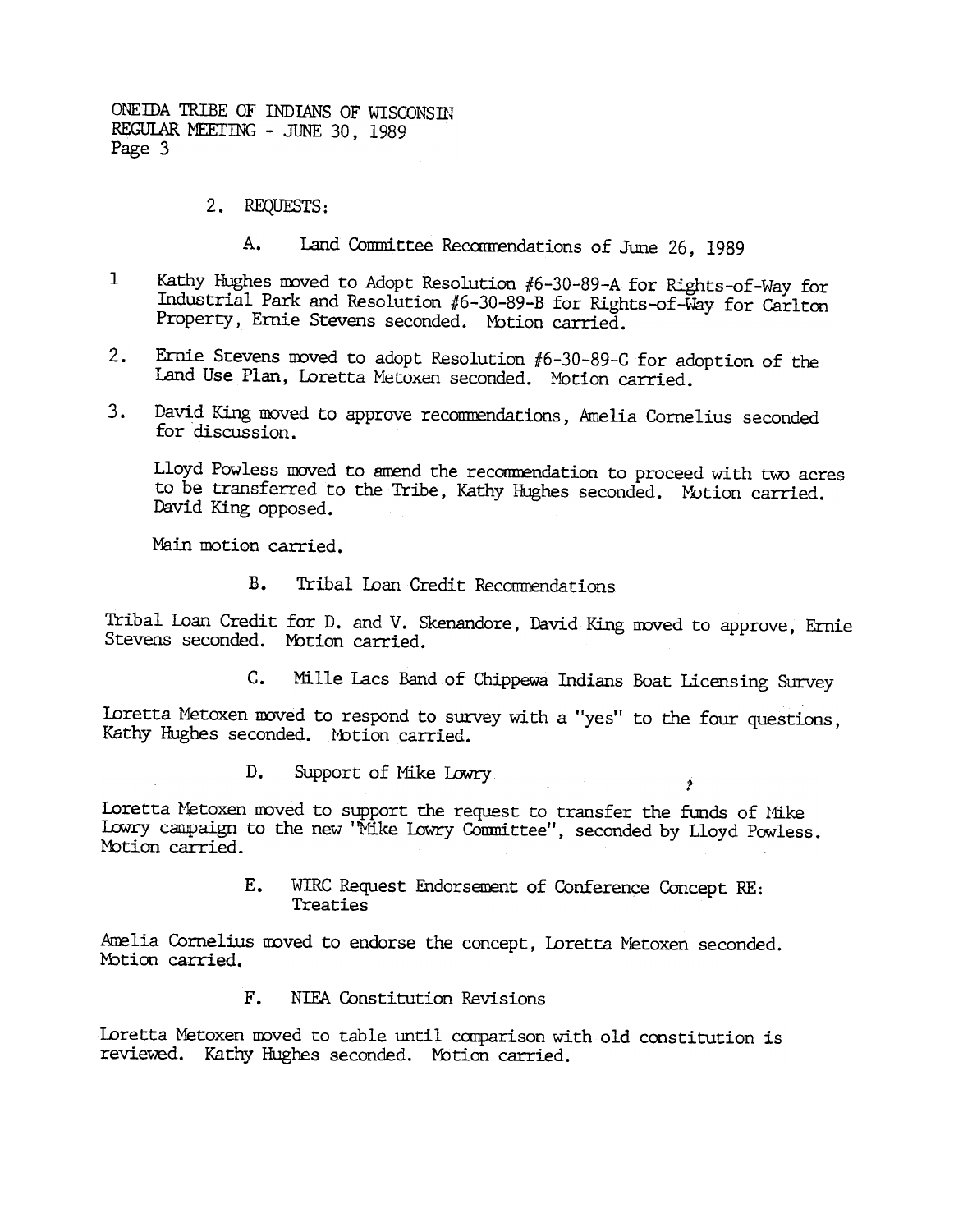ONEIDA TRIBE OF INDIANS OF WISCONSIN REGULAR MEETING - JUNE 30, 1989 Page 4

> $G_{\bullet}$ Reschedule Public Hearing -Administrative Procedure Act Appeals Commission & Environmental Policy - Sharon House Cornelius

Kathy Hughes moved to reschedule the public hearings as follows:

July 20 - Administrative Procedures Act July 24 - Appeals Commission July 27 -Environmental Policy Statement

Ernie Stevens seconded. Motion carried.

Lac du Flambeau Treaty Celebration for July 4, 1989 and request for official representative to speak. David King moved to authorize travel for a Council member, Amelia Cornelius seconded. Motion carried. Ernie Stevens volunteered to attend.

> Request for Support for Parents Group for Children with Cancer

Request 5 Bingo Passes for Children with Cancer Annual Fun Run in Green Bay. Amelia Cornelius moved to approve, David King seconded. Motion carried.

Signs Bordering Reservation - Conservation Board

H. WA-SWA-GON Treaty Association Invitation<br>
Ide chi Planckeut Treaty Celebration for July 4, 1989 and reference<br>
representative to speak. Bavid King moved to authorize the<br>
member, Amelia Cornelius seconded. Motion carrie Conservation Board request to put up signs on major roads designating the reservation boundaries. Lloyd Powless moved to have the Conservation Board develop a budget for the signs, David King seconded. 3 for (Lloyd Powless, David King, Loretta Metoxen); 2 opposed (Kathy Hughes, Amelia Cornelius); 1 abstention (Ernie Stevens). Motion carried.

Loretta Metoxen moved to have the Conservation Board work with the Plannin Department, Amelia Cornelius seconded. Motion carried.

- K. Substitution Motion on Economic Development Ernie Stevens
- 3. CONTRACTS/AGREEMENTS
	- A. BingOneida Contract

Amelia Cornelius moved to meet on Thursday, July 6, 1989 to review the Gaming Ordinance with the Gaming Committee. Ernie Stevens seconded. Mbtion carried.

Kathy Hughes moved to proceed with the concept of BingOneida, Amelia Cornelius seconded. Ernie Stevens abstained. Loretta Metoxen opposed based on not knowing the ultimate goal of BingOneida.

B. Advertising/Promotions Policy

Ernie Stevens moved to table, Kathy Hughes seconded. Motion carried.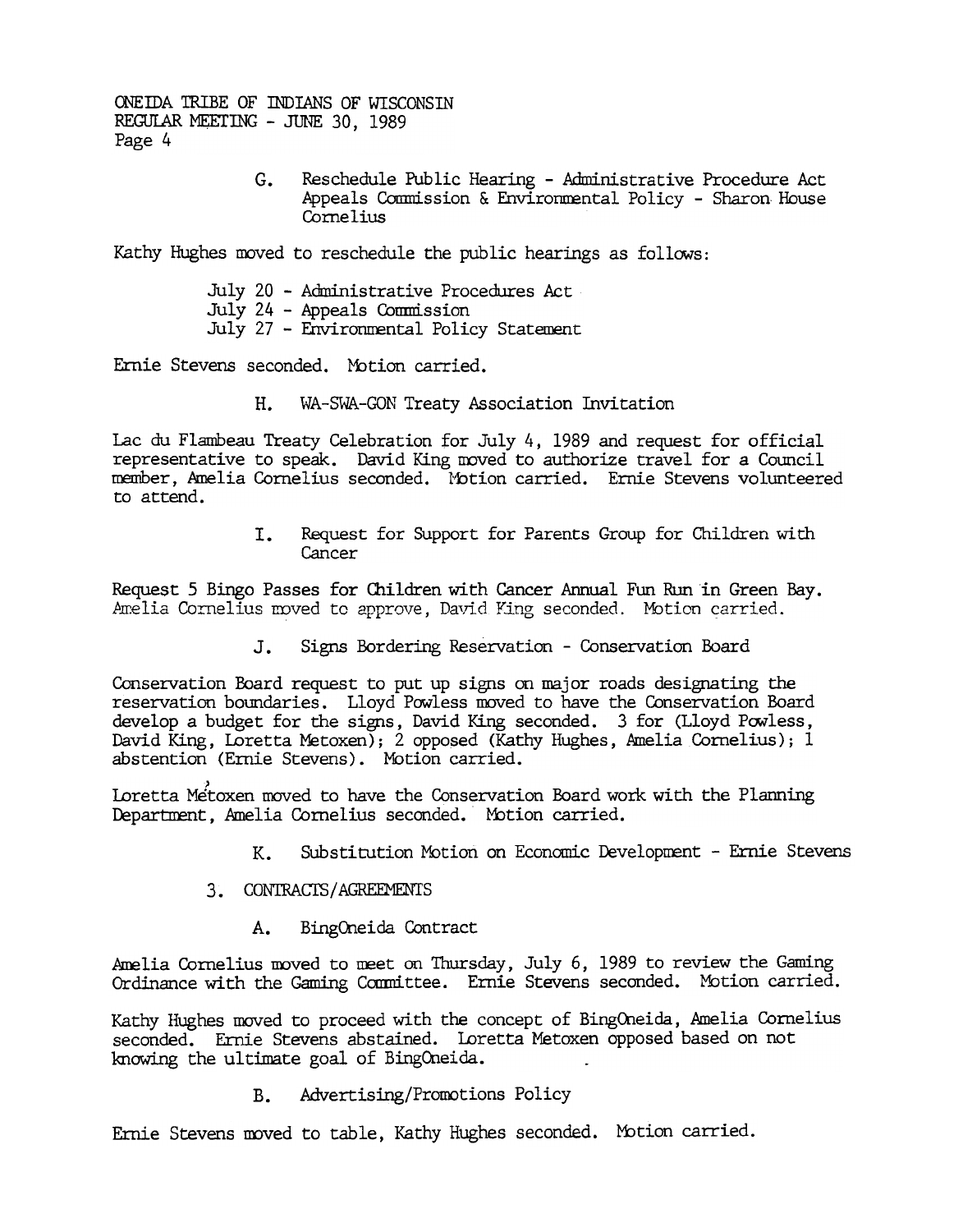ONEillA 1RIBE OF INDIANS OF WISCONSIN REGULAR MEETING - JUNE 30, 1989 Page 5

C. Land Use Plan & Resolution- Carl Rasmussen/Sarah Plummer

Loretta Metoxen moved to approve, Kathy Hughes seconded. Amelia Cornelius abstained. Motion carried.

> D. Riester Equipment Inc. for John Deere Equipment

Farm equipment lease purchase request for  $\frac{547,350}{2}$ . Kathy Hughes moved to deny the request, Lloyd Powless seconded. 3 for (Lloyd Powless, Kathy Hughes, knelia Cornelius), 2 opposed (Loretta Metoxen, Ernie Stevens) 1 abstention (David King).

Lloyd Powless moved to have Kathy Hughes and Chris Doxtator work on leasing or renting the farm equipment needed. David King seconded. Motion carried.

- 4 TRAVEL/VACATION
- Vacation: Lloyd Powless  $\frac{1}{2}$  day on 6/30/89 Kathy Hughes moved to A. approve, Amelia Cornelius seconded. Motion carried.
- VII. **OTHER** 
	- 1 Bingo Investigation Committee Stipend Request

Kathy Hughes moved to approve payment of \$25 per monthly meeting and \$25 for one extra meeting a month. Amelia Cornelius seconded. Motion carried.

2. Travel

Loretta Metoxen to Michigan on July 11 & 12, 1989 to take Dan from Printing and introduce him to tribal leaders. Kathy Hughes moved to approve, David King seconded. Loretta Metoxen abstained. Motion carried.

Loretta Metoxen - July 5 & 6, 1989. Kathy Hughes moved to approve, Amelia Cornelius seconded. Loretta Metoxen abstained. Motion carried.

3. Vacation<br>
Loretta Metoxen - July<br>
Cornelius seconded. Lot<br>
4. Info: 4<br>
the Supreme Court decis<br>
the document.<br>
5. Info: 0<br>
6 Bingo Pa<br>
5 Bingo passes requeste<br>
new ambulance. Amelia<br>
Motion carried. 4. Info: Attorney Hill gave the Business Conmittee information on the Supreme Court decision on zoning of Tribal lands. He will be reviewing the docunent.

- 5. Info: Closing Area Servicing Personnel Office
- 6 Bingo Pass Request

5 Bingo passes requested for the County Rescue Service for fund raising for a new ambulance. Amelia Cornelius moved to approve, Kathy Hughes seconded. Motion carried.